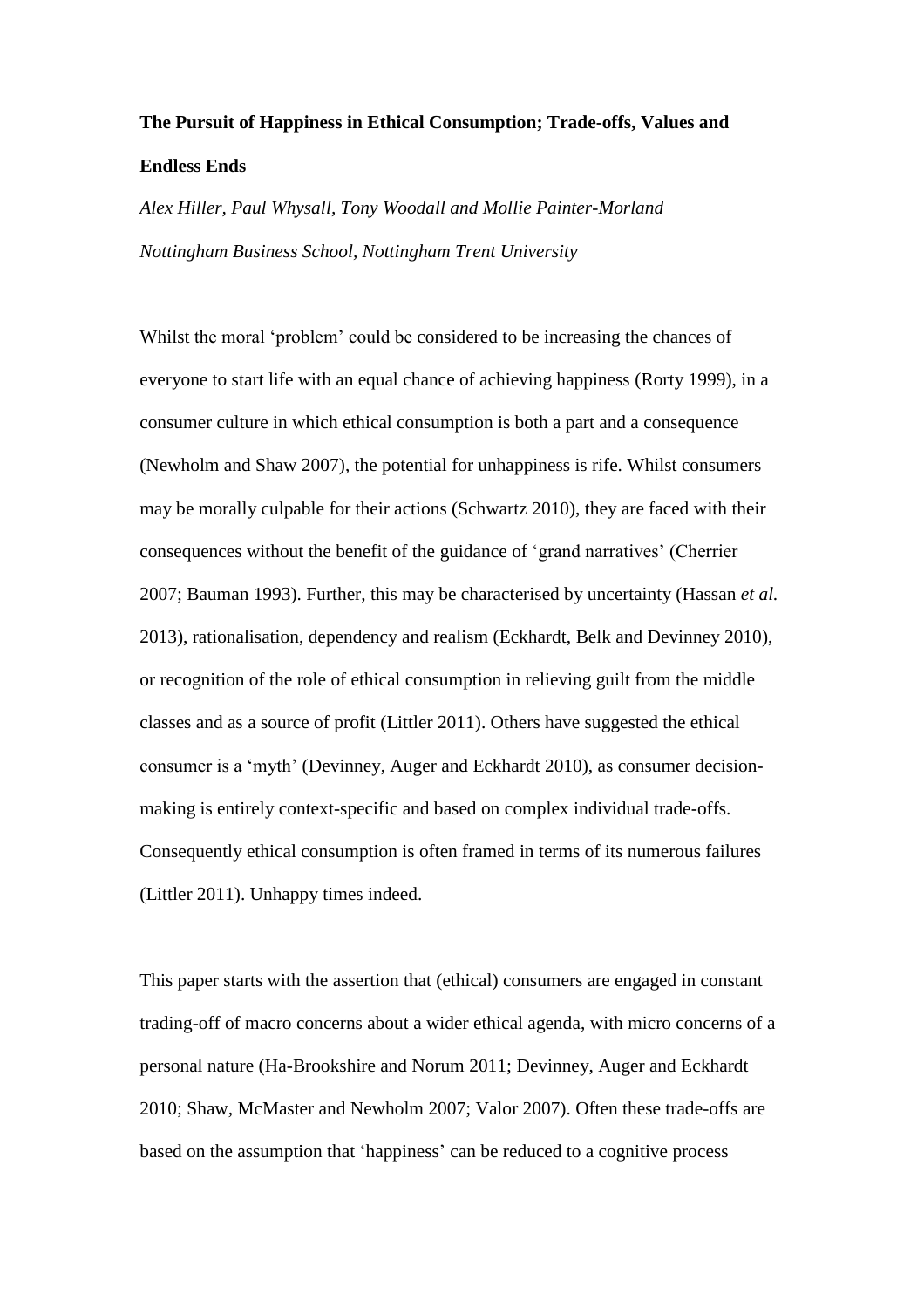directed at utilitarian outcomes which predominantly derive from self-interested behaviours and which necessarily involve sacrifice (De Groot and Thøgersen 2015; Jagel et al. 2012, McGoldrick and Freestone 2008). However, Rorty (1999) argues that utilitarian thinking falls short by reducing human happiness to the 'accumulation of pleasures', Shaw *et al.* (2015) argue that rational choice approaches to trading off have been thought to include favouring self-interest over regard for others, and Bauman (1993) raises questions around the efficacy of utilitarian thinking in service of the happiness of the other.

Drawing on a qualitative study based on phenomenological accounts of consumption, the aim of this paper is to examine the clothing purchase habits of a group of twenty ethically-knowledgeable and principled consumers (members of UK University sustainability research groups) and the role of evaluation and resulting happiness. In service of this aim it recognises that consumption is part of an act of processual identity construction (Cherrier and Murray 2007), rooted in values which sustain individuals as participants in practices (Garcia-Ruiz and Rodriguez-Lluesma 2014), and which are essentially goal-driven (Arnould and Thompson 2005; Baudrillard, 1998). This further recognises the role of values in identity formation as a necessary condition, but also acknowledges that multiple and possibly contradictory values and moral standards may be held simultaneously (Arnould and Thompson 2005; Firat and Venkatesh 1995).

The study finds that in this group's search for the 'good life' there is a keen sense of responsibility that is driven by concerns of an uncertain future. Accordingly, evidence of deontological ethical reasoning and the exploration of values and self-identity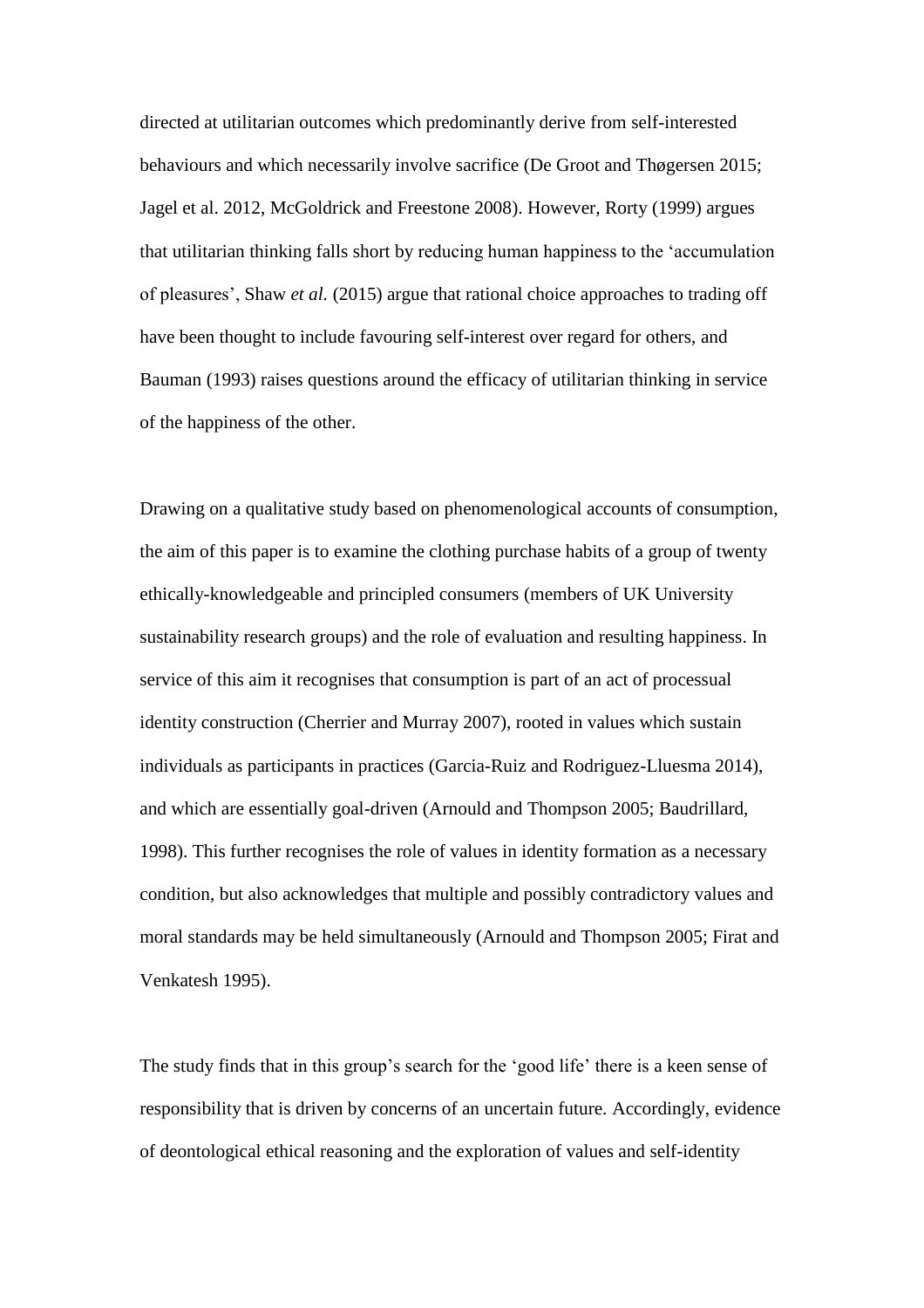issues revealed the existence of a 'virtuous self' which enables individuals to practice their instrumental values and establish identity within their communities. This accounts for questions about the right thing to do, about how to lead the good life and to become closer to 'the type of person I want to be'. However, this was not borne out in a universally identifiable pattern of 'ethical consumption' as characterised in the literature.

Further, there was strong evidence of a deeply-rooted set of habitual practices where individuals exist in a continuously evolving complex system which makes categorising ethical principles as distinct from other principles or life concerns impossible. Within this complex system different, seemingly contradictory, normative orientations are all employed as individual judgement responds to ever-changing situations, contexts and life stages (Painter-Morland 2011). Significantly, however, the study finds little evidence that values are 'ordered' hierarchically or 'traded off' in compromising one value in favour of another. Informants rarely recounted value conflicts, except in relation to the very contextually-specific utilitarian decision making at the micro-level, and there persisted a level of ease and comfort generally that each individual's values were 'upheld' through their consumption with few complications, compromises or conflicts arising.

Further, whilst the terminal values which guide action were expressed in particular ways, there was little evidence of their role as consistently guiding individuals to 'absolute' ends in the search for fulfilment; whilst instrumental values appear to be connected to 'ends', the ends do not subconsciously guide action. Instead they are constructed in association with individuals' personal and contextual circumstances;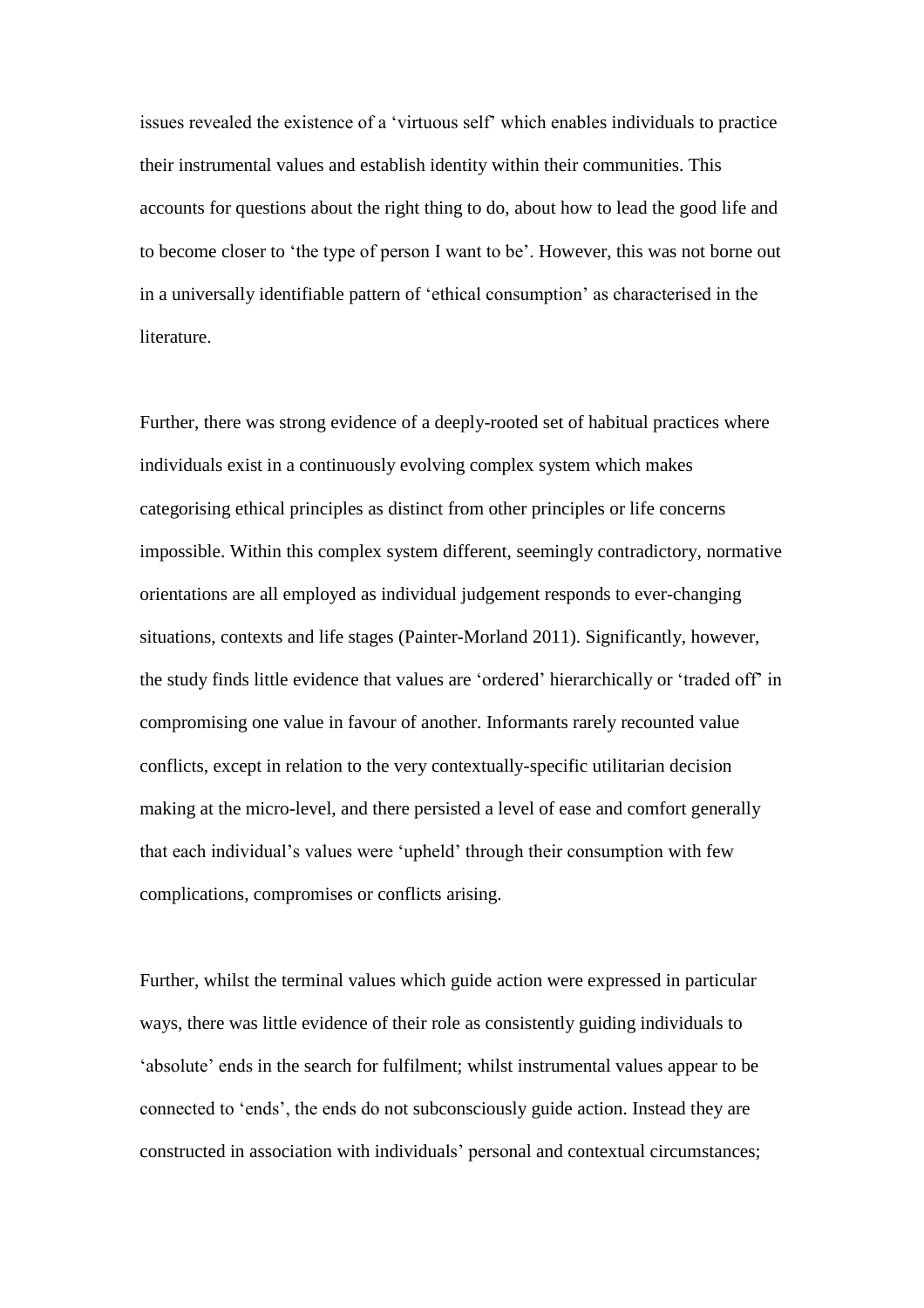reciprocally determined and entrenched in habits (Anderson 2014). Similar to Schatzki's (1997) conception of teleoaffectivity, Dewey (in Gouinlock 1994) refers to 'ends in view' which cannot be completely conceived until one understands what it is that one must do to arrive at them. Thus, practical judgement is creative and transformative in continuously reshaping new ends.

Thus, following Rorty's (1999) argument that the boundaries of the self are 'fuzzy', this study rejects the conventional wisdom of the self as being constituted by preference rankings (for example Rokeach 1973; Schwartz 1994). In examining the consumption accounts of this group, the sense of a person acting against their own preferences is questioned, and the study finds that the boundaries of the self are flexible and the concept of 'trading off' or ordering values is not evident as a template for action in the pursuit of the good life in daily practice. Seeing the role of values in driving ethical consumption in this way reveals it to not be driven by a particular state of being as an end goal or a 'thing' with a set of associated principles which is then evaluated and resulting in happiness or unhappiness. Instead, as Giddens (1991) has argued in relation to identity, the pursuit of happiness should be seen as a 'life project' which can be seen in the justification of habits and constantly re-evaluated, renegotiated and rehabitualised as individuals engage in practice, characterised by 'ends in view', or 'endless ends', as new habits and experiences come into view.

## *References*

Anderson, E. (2014). Dewey's Moral Philosophy. *The Stanford Encyclopedia of Philosophy* (Spring) [online]. Available at: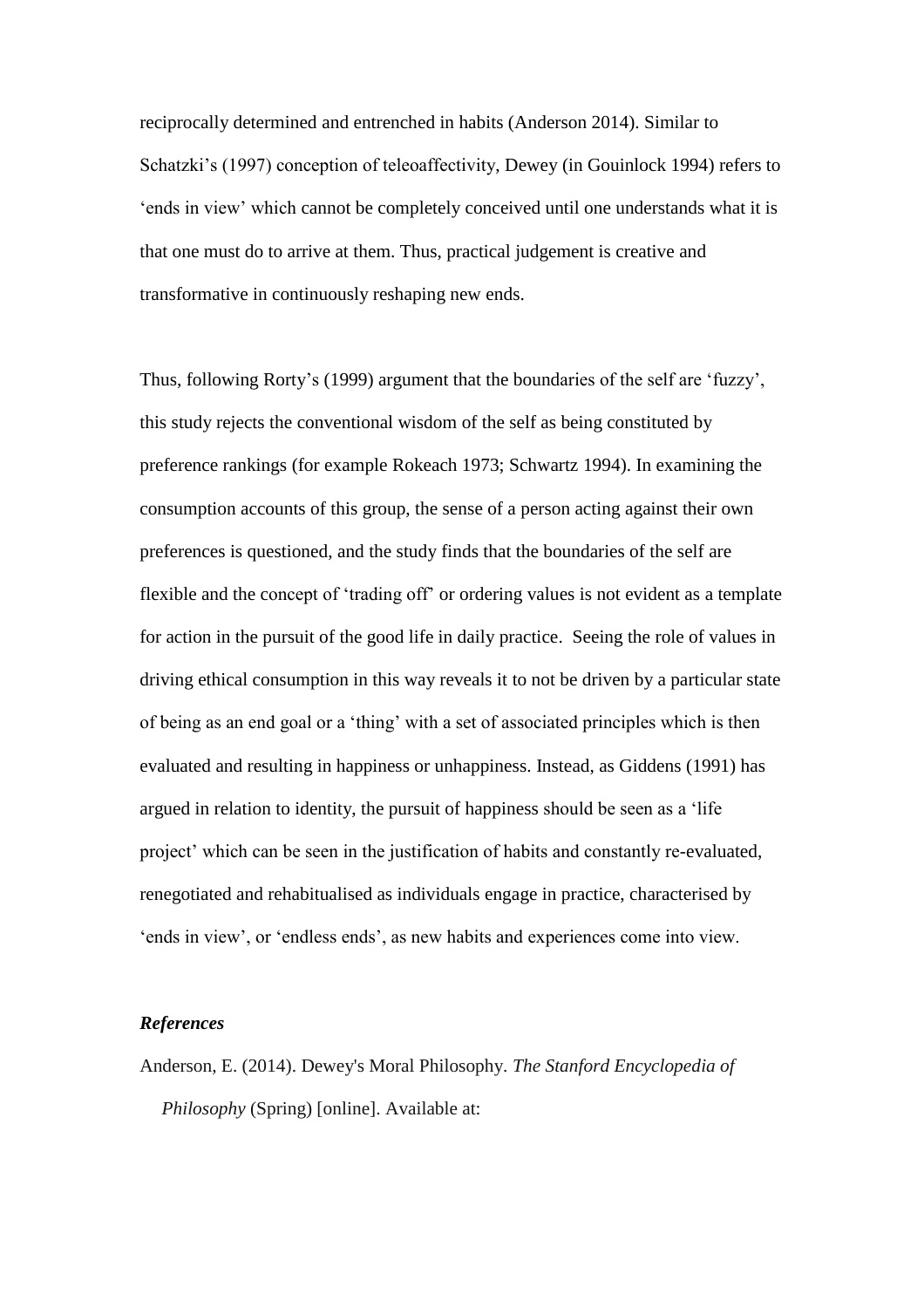<http://plato.stanford.edu/archives/spr2014/entries/dewey-moral/>. [Accessed 22 May 2015].

- Arnould, E.J. and Thompson, C.J. (2005). Consumer culture theory (CCT): twenty years of research. *Journal of Consumer Research.* 31 (4): 868-882.
- Baudrillard, J. (1998). *The Consumer Society: Myths and Structures.* London: Sage.
- Bauman, Z. (1993). *Postmodern Ethics.* Oxford: Blackwell.
- Cherrier, H. (2007). Ethical consumption practices: co-production of self-expression and social recognition. *Journal of Consumer Behaviour.* 6 (Sept/Oct): 321-335.
- Cherrier, H., and Murray, J. (2007). Reflexive dispossession and the self: constructing a processual theory of identity. *Consumption, Markets and Culture.* 10 (1): 1-29.
- De Groot, J.I.M. and Thøgersen, J. (2015). Morality and Green Consumer Behaviour: A Psychological Perspective. *Consumption Ethics and the Individual Seminar*  Series. Royal Holloway, University of London: 5<sup>th</sup> February.
- Devinney, T.M., Auger, P., and Eckhardt, G.M. (2010). *The Myth of the Ethical Consumer.* Cambridge: Cambridge University Press.
- Eckhardt, G.M., Belk, R., and Devinney, T.M. (2010). Why don't consumers consume ethically? *Journal of Consumer Behaviour.* 9 (Nov-Dec): 426-436.
- Firat, A.F., AND Venkatesh, A. (1995). Liberatory postmodernism and the reenchantment of consumption. *Journal of Consumer Research.* 22 (December): 239-267.
- Garcia-Ruiz, P., and Rodriguez-Lluesma, C. (2014). Consumption practices: a virtue ethics approach. *Business Ethics Quarterly.* 24 (4): 509-531.
- Giddens, A. (1991). *Modernity and Identity: Self and Society in the Late Modern Age.*  Cambridge. Polity Press.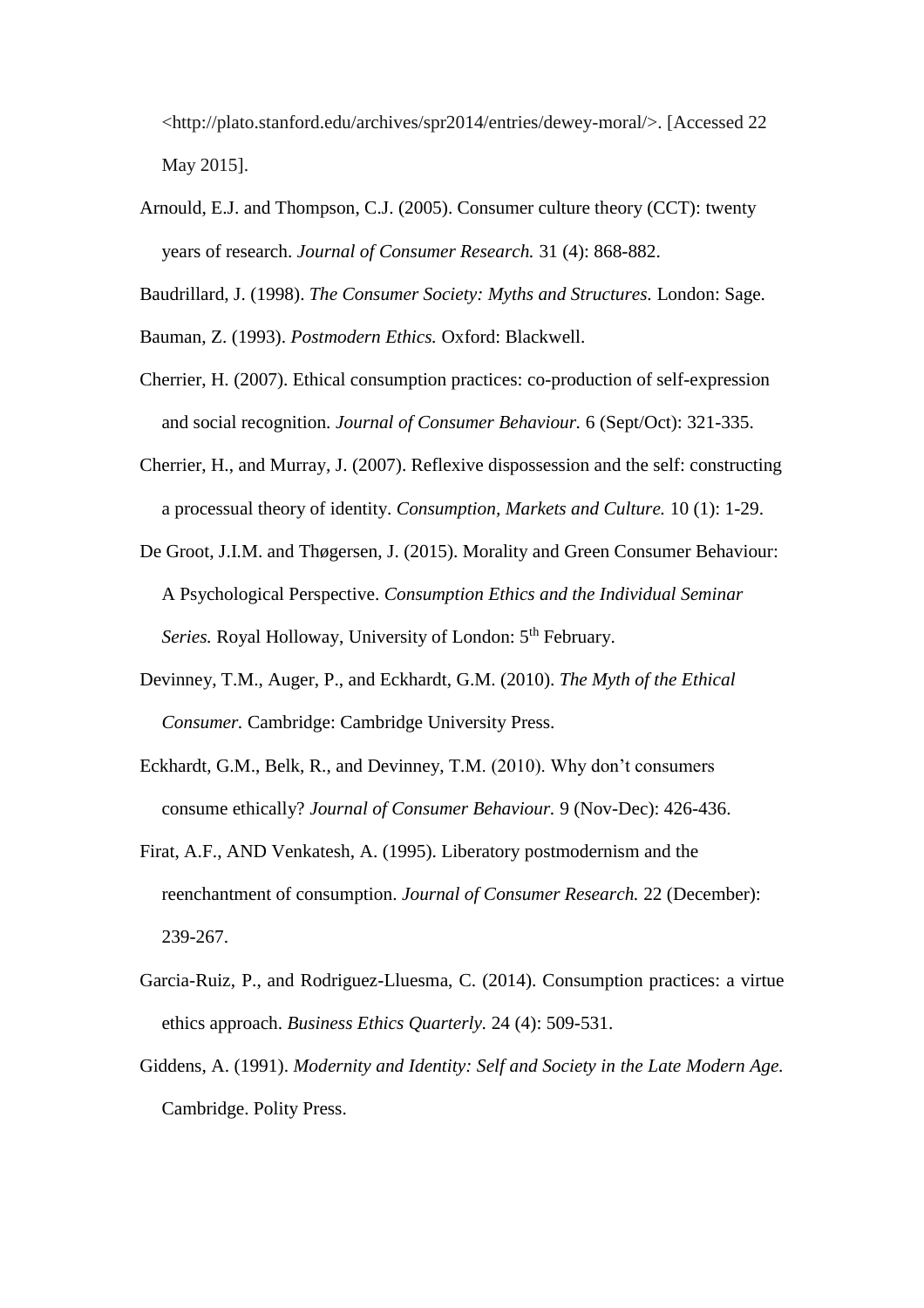- Gouinlock, J. (1994). (Ed.). *The Moral Writings of John Dewey.* New York: Macmillan.
- Ha-Brookshire, J.E. and Norum, P.S. (2011). Willingness to pay for socially responsible products: a case of cotton apparel. *Journal of Consumer Marketing.* 28 (5): 344-353.
- Hassan, L., Shaw, D., Shiu, E., Walsh, G., and Parry, S. (2013). Uncertainty in ethical consumer choice: a conceptual model. *Journal of Consumer Behaviour.* 12: 182- 193.
- Jägel, T., Keeling, K., Reppel, A. and Gruber, T. (2012). Individual values and motivational complexities in ethical clothing consumption: a means-end approach. *Journal of Marketing Management.* 28 (3-4): 373-396.
- Mcgoldrick, P.J., and Freestone, O.M. (2008). Ethical product premiums: antecedents and extent of consumers' willingness to pay. *The International Journal of Retail, Distribution and Consumer Research.* 18 (2): 185-201.
- Newholm, T., and Shaw, D. (2007). Editorial. Studying the ethical consumer: a review of research. *Journal of Consumer Behaviour.* 6 (Sept-Oct): 253-270.
- Painter-Morland, M. (2011). *Business Ethics as Practice.* Cambridge: Cambridge University Press.
- Rokeach, M. (1973). *The Nature of Human Values.* New York: The Free Press.
- Rorty, R. (1999). *Philosophy and Social Hope.* London: Penguin.
- Schatzki, T.R. (1997). Practices and actions: a Wittgensteinian critique of Bourdieu and Giddens. *Philosophy of the Social Sciences.* 27 (3): 283-308.
- Schwartz, D.T. (2010). *Consuming Choices: Ethics in a Global Consumer Age.* Plymouth: Rowman and Littlefield.